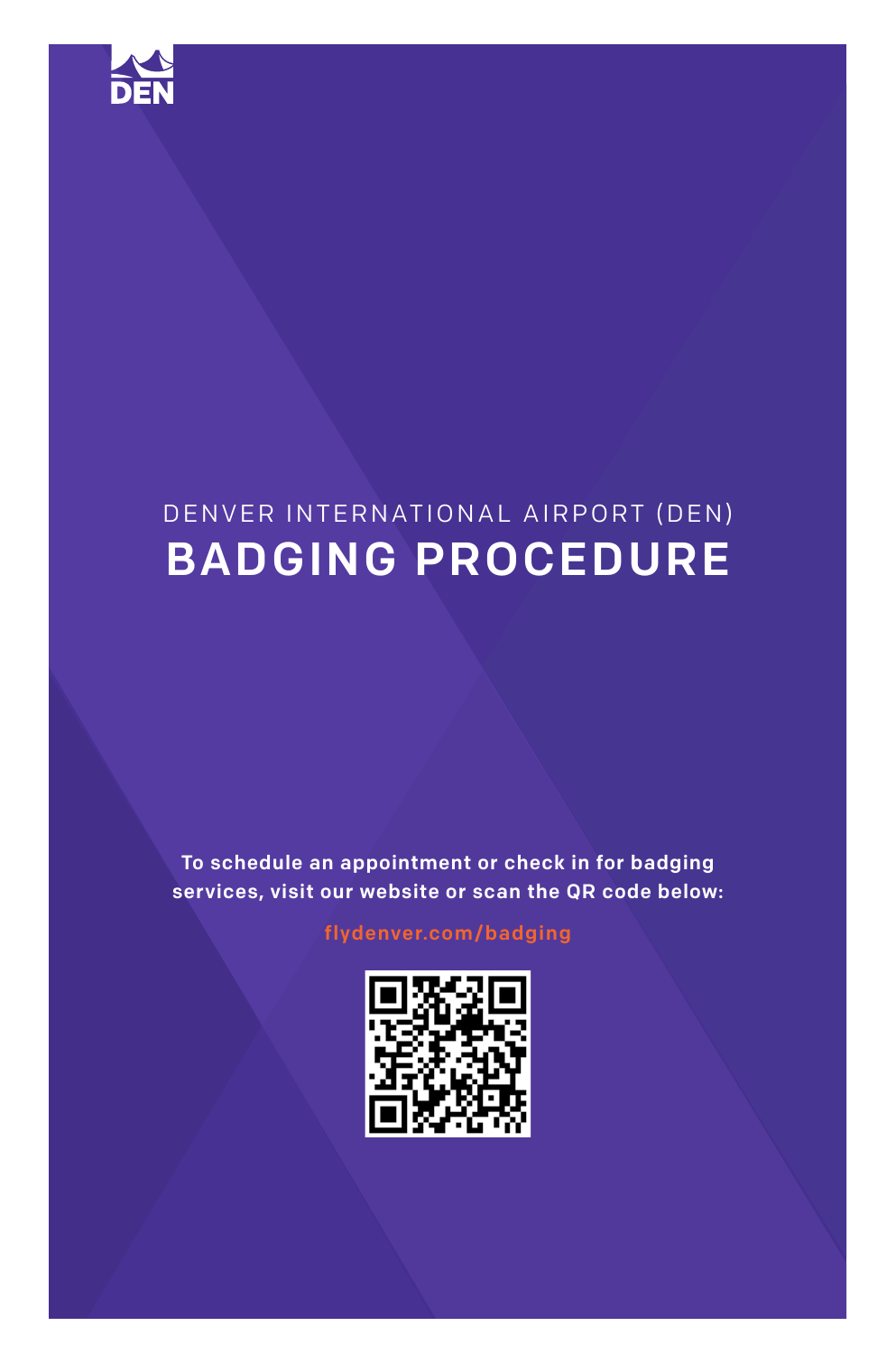#### A BADGE IS REQUIRED FOR EVERY EMPLOYEE AT DEN

#### New Employee Badging Process

Once your company informs you that you have been approved or pre-authorized to visit the badging office you will make two visits to the Satellite Badging Office to get an Airport ID badge.

- Visit #1 is to start the background checks
- Visit #2 is for testing and badge issuance after your company has told you that your background checks have cleared

#### Current Employee Badging Process

Before going to the A Concourse Badging Office, contact your employer to ensure they have submitted your badge renewal application online. Badges can be renewed up to 60 days before the expiration date shown on the front of the badge.



# REMEMBER TO BRING TWO FORMS OF GOVERNMENT-ISSUED IDENTIFICATION!

Bring the following documents to each visit:

- 1. Government issued photo ID
- 2. Proof of authorization to work in the US

The names **must be the same** on both documents

Visit the DEN badging website at [flydenver.com/badging](http://flydenver.com/badging) for a list of acceptable identification documents, to schedule an appointment, join the queue and for more information on the badging process.

# HOW DO I MAKE AN APPOINTMENT?

Office.



Scan to schedule an appointment at the Satellite Badging

NEW EMPLOYEES:



# CURRENT EMPLOYEES: Scan to schedule an appointment at the Concourse A Badging

Office.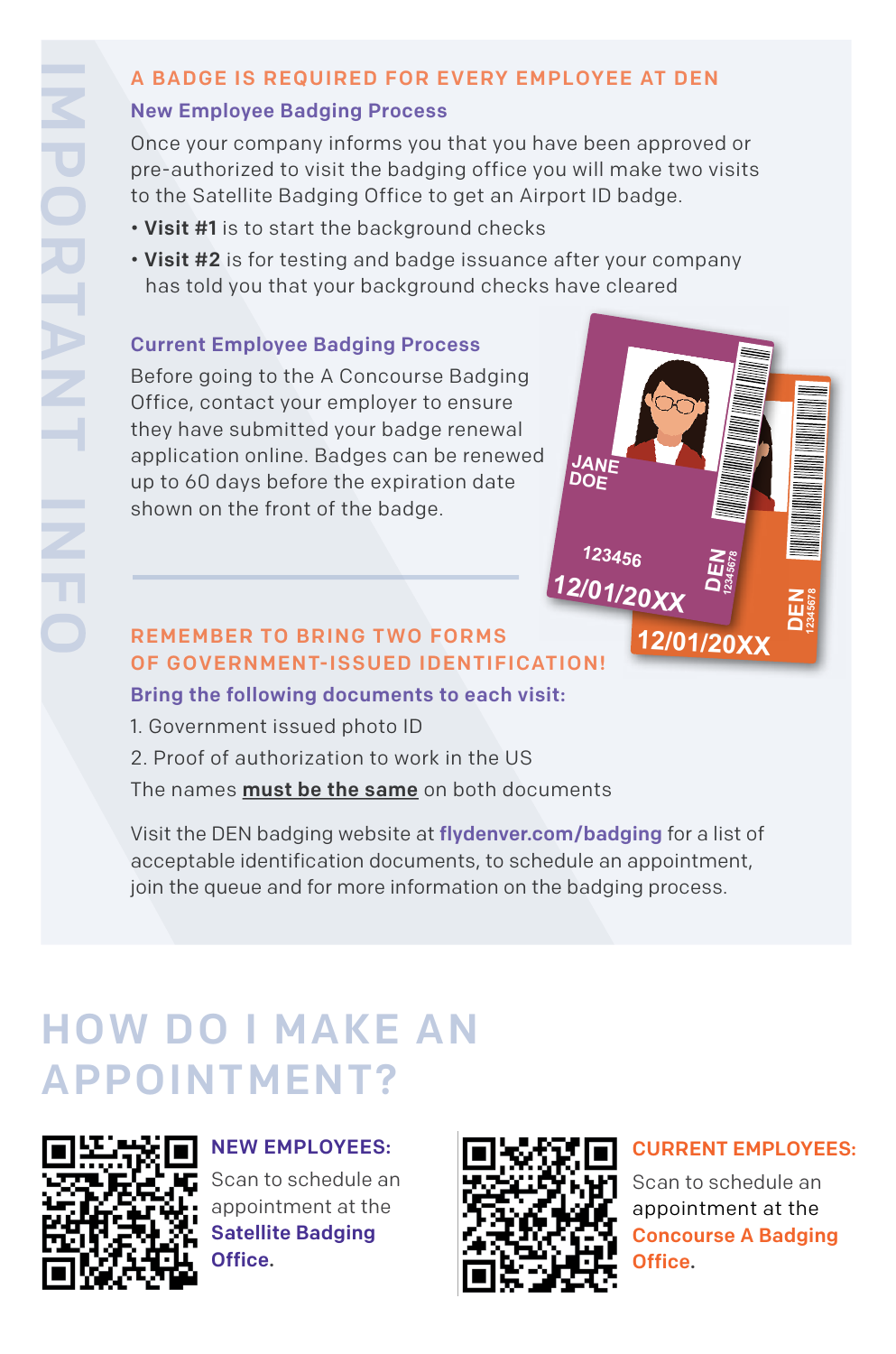# KNOW BEFORE YOU GO



# NEW EMPLOYEES

SATELLITE BADGING OFFICE 7640 Undergrove Street, Unit A, Denver, CO 80249

Hours: Monday - Friday\*, 6:45 a.m. – 4:30 p.m. *(the latest arrival is 3 p.m.) Excluding City of Denver holidays\**

# The Satellite Badging Office is the primary location for NEW EMPLOYEES.

# WHAT SERVICES ARE PROVIDED AT THE SATELLITE OFFICE?

- Fingerprinting (Visit 1)
- First-time badge testing (Visit 2)
- Replacement of lost or stolen badges

# DO I NEED AN APPOINTMENT?

- **For New Employees:** Appointments or walk-ins are available at the Satellite location.
- •Badge renewals are available at the Satellite location by appointment only and on a limited basis. *Current Employees are encouraged to use our Concourse A location.*
- •The latest appointment available for training and testing is 3 p.m.



# CURRENT EMPLOYEES

CONCOURSE A BADGING OFFICE Level 4, above gate A46

Hours: Monday - Friday\*, 6:45 a.m. – 4:30 p.m. *(the latest arrival is 3 p.m.) Excluding City of Denver holidays\**

# The Concourse A Badging Office is the primary location for CURRENT EMPLOYEES.

•Facial authentication

#### WHAT SERVICES ARE PROVIDED AT THE CONCOURSE A BADGING OFFICE? •Customs Seals

enrollments

- •Badge renewals
- •Replacement of lost/stolen or damaged badges
- •Badge color changes
- •Badge returns

#### DO I NEED AN APPOINTMENT?

- •Individuals with access to Concourse A may book an appointment or walk in for any badging service listed above.
- •The latest appointment available or walk in for training and testing is 3 p.m.

- •Updated drivers license
- •Badge for another job
- •Facial/Fingerprint/PIN code updates
- •Other badging services